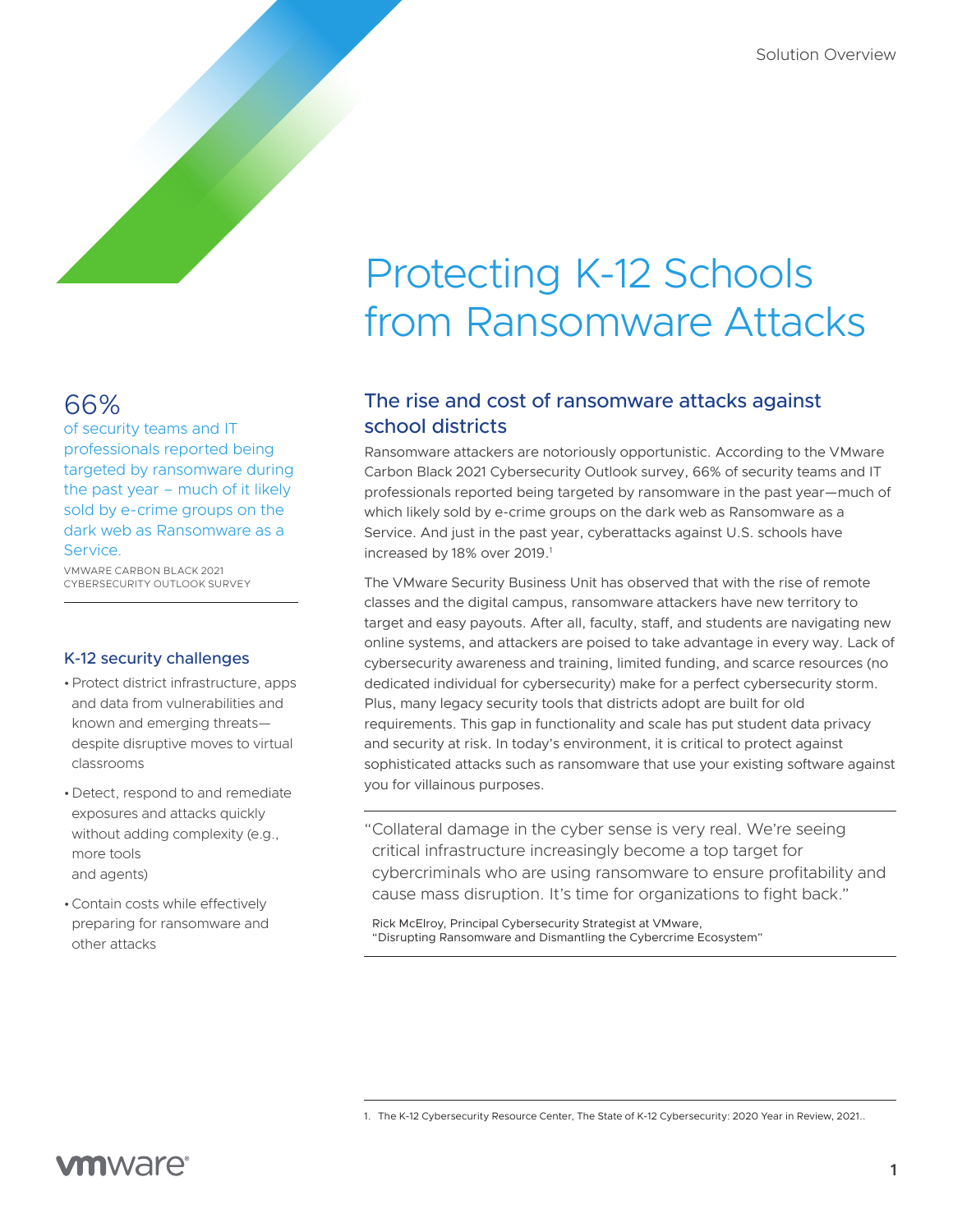Protecting K-12 Schools from Ransomware Attacks

#### VMware security business unit

- •Embraces NIST and CISA frameworks for ransomware protection
- •Participates in MS-ISAC and other information sharing organizations
- •Serves over 30,000 customers worldwide

#### Benefits for K-12 customers

- •Extend your security staff with dedicated Strategic Success Manager and Technical Assessment Methodology (TAM)
- •Access comprehensive threat intelligence, and global industry knowledge
- •Experience a flat learning curve for rapid district-wide deployment
- •Gain a deep understanding of workload, cloud, network, and endpoint security
- •Reduce the time required to complete compliance audits
- •Securely store 30 days of data retention and 180 days of alert retention
- •Reduce mean time to recovery (MTTR) and administrative overhead
- Increase security efficiency, while eliminating alert fatigue
- •Ease manageability with agentless workload security

# Lack of security visibility increases ransomware risks for school districts

Until school districts gain a better understanding of their overall attack surface endpoints, network access, servers, and virtual machines—they will not have the ability to quickly pinpoint the initial stages of a ransomware attack or isolate any compromised hosts in time. At the same time, most school districts lack the funding and resources to fully invest in ransomware prevention or detection. Despite cybersecurity concerns being top of mind for superintendents, school board members, and parents, a school district's primary charter is teaching and learning initiatives rather than implementing and managing cyber security technologies.

#### Proactive security with VMware Carbon Black

VMware Carbon Black Cloud protects K-12 districts against ransomware scenarios even for systems disconnected from the campus network. It integrates across your existing controls as well as tools within the VMware technology portfolio. First, VMware Carbon Black Cloud detects and alerts on known malicious IP addresses to prepare faculty, staff, and students for attacks underway. Second, VMware Carbon Black Cloud can block all unapproved USB mass storage devices or only enable the USB drive on certain devices (e.g., faculty and staff devices). Finally, VMware Carbon Black Cloud will identify malicious IP addresses, and if the attacker copies their tools and ransomware to the endpoint they are connected to, then VMware Carbon Black Cloud will stop destructive actions early in the kill chain.

# Ransomware prevention, detection, and response without the complexity

Whether large or small, resource-strapped IT teams at school districts require security controls that can reduce the attack surface, while also being able to quickly detect a ransomware attack in progress, remediate, investigate, and recover. Unfortunately, many solutions are overly complex, difficult to implement and manage over time—or worse, they lack critical functionality.

Instead, school districts can use VMware Carbon Black's NextGen AV to identify behavior consistent with a ransomware attack and prevent it from executing. Additionally, our Endpoint Detection and Response (EDR) capabilities enable teams to accurately discern between a false positive and a credible threat. School district teams who need additional support can extend their security staff with our Managed Detection service for alert triage and console management. As a testament to our EDR market leadership, many leading Incident Response (IR) firms choose VMware Carbon Black for our deep forensic analysis capabilities and ransomware detection and remediation.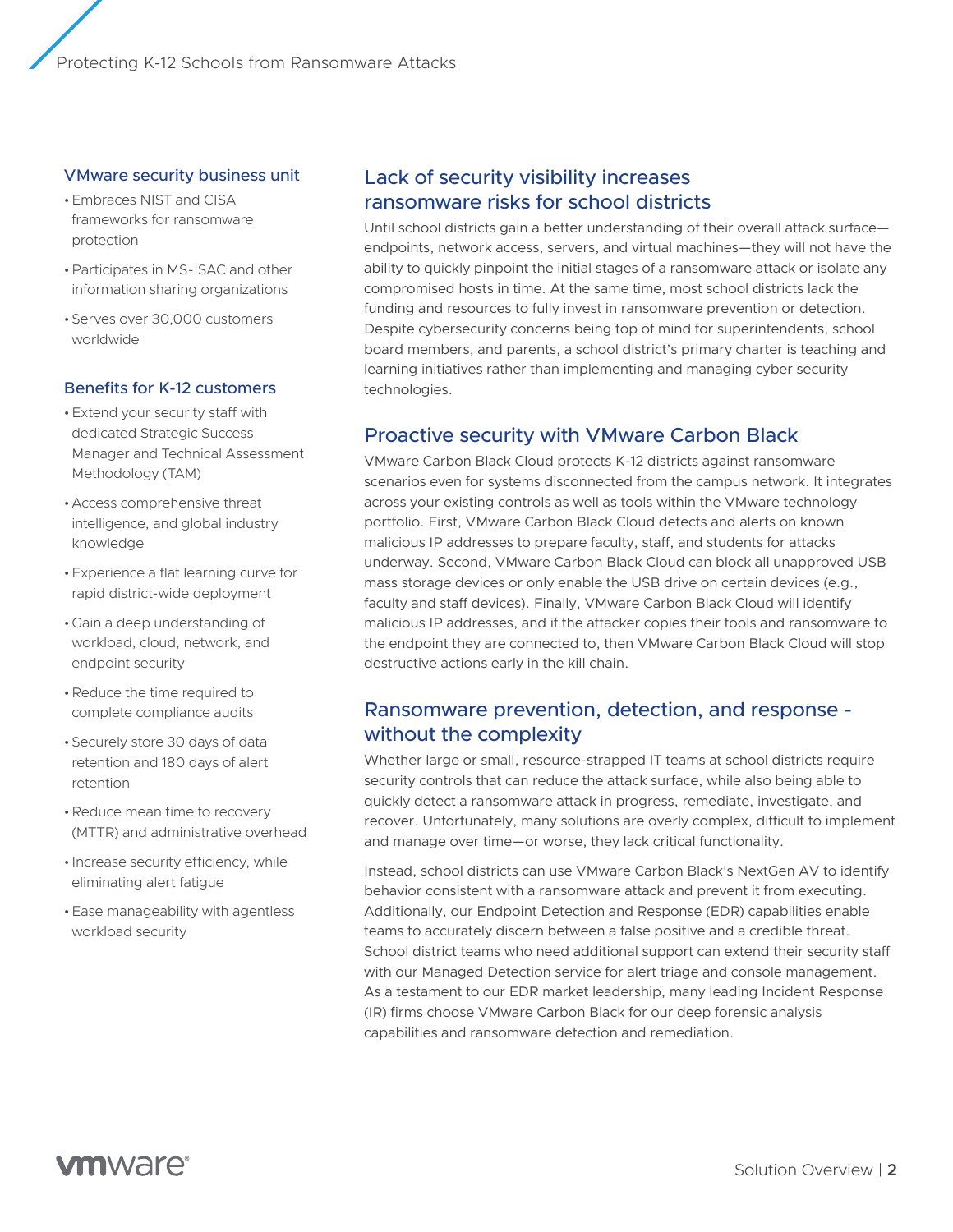Protecting K-12 Schools from Ransomware Attacks

"Integrations between access controls, device management, device security, network security, and application allow for granular, risk-based security policies in support of a Zero Trust strategy."

The Forrester Wave™: Endpoint Security Software as a Service, Q2 2021 report

#### VMware Carbon Black use cases

- Implement Zero Trust with fewer tools and silos
- •Consolidate vendors and tool consolidation
- •Gain shared security visibility and context across security, IT, and development teams
- Integrate easily using robust APIs and third-party integrations
- •Scale incident response with confidence, speed, and accuracy with threat intelligence from VMware Threat Analysis Unit (TAU) and context-aware security features

# The power of the cloud

The VMware Carbon Black Cloud is a cloud-native endpoint protection platform (EPP) that combines the intelligent system hardening and behavioral prevention needed to keep emerging threats at bay, using a single lightweight agent and an easy-to-use console. Leveraging the power of the cloud, we analyze more than 500B events per day across millions of global endpoints, helping you stay ahead of emerging attacks.

# Simplicity and deep granularity are not mutually exclusive

Alternative EDR, NGAV, and workload security platforms lack the data breadth and policy granularity offered by VMware Carbon Black Cloud. With our solution, K-12 districts can consolidate ransomware protection while also benefitting from rich data retention policies and fast and flexible deployment without being overly complex to manage over time.

### Return on your cybersecurity investment

Endpoints are now one of the most targeted assets for higher education institutions. At VMware, we understand this risk, and are committed to providing the best possible endpoint protection. We recently commissioned Forrester Consulting to evaluate the potential return on investment (ROI) companies receive when they deploy their next-generation antivirus (NGAV) and endpoint detection and response (EDR) on the VMware Carbon Black Cloud. According to the study's top three findings<sup>2</sup>, we helped our customers:

- 1. Avoid costs of a data breach
- 2.Reduce time and costs faster investigation and remediation and less frequent reimaging
- 3.Achieve cost savings from simplified operations